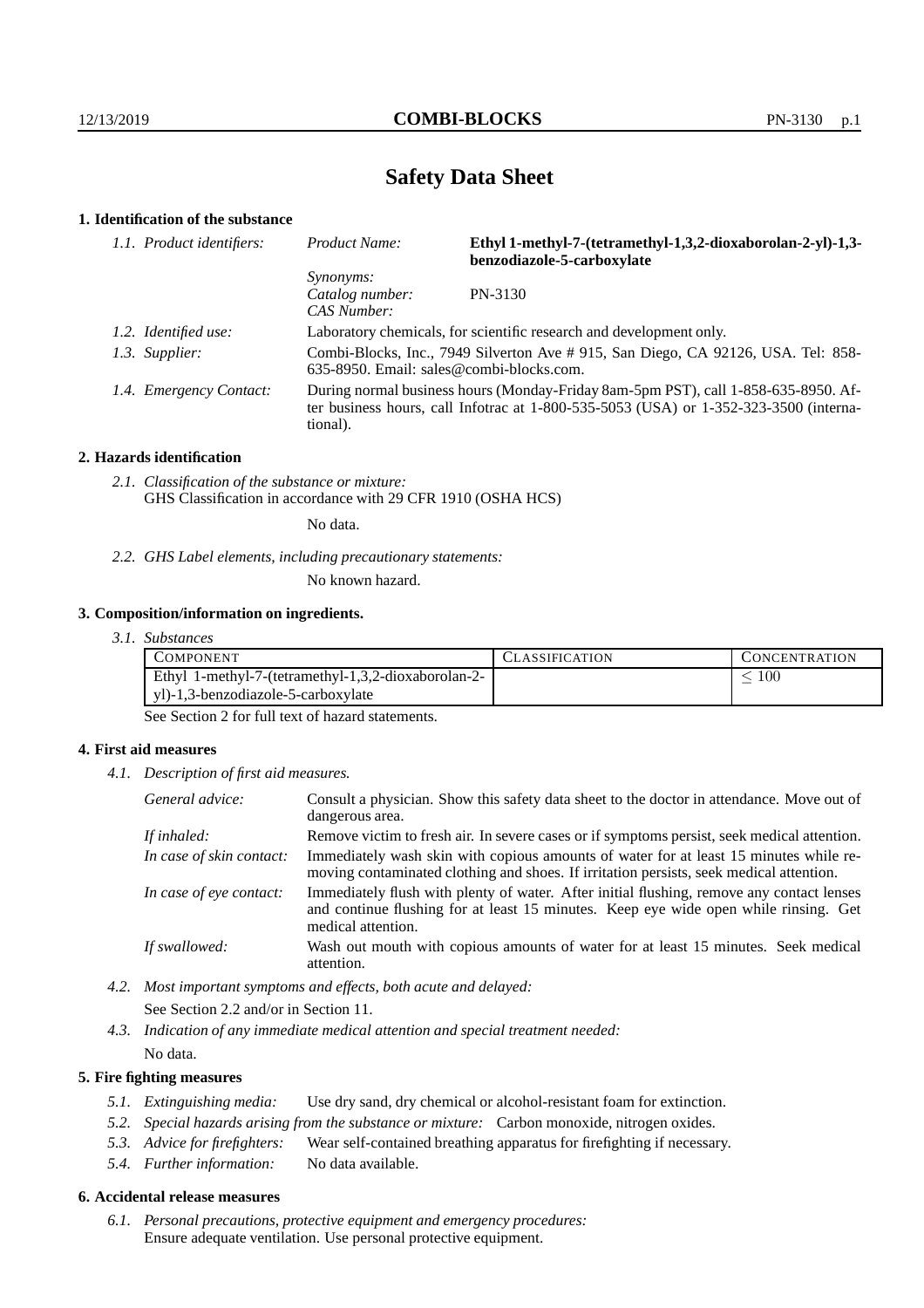|                                   | 6.2. Environmental precautions:                                                                                                                                                                                                                           |                                                                                                                                                                                                                                                                           |  |  |
|-----------------------------------|-----------------------------------------------------------------------------------------------------------------------------------------------------------------------------------------------------------------------------------------------------------|---------------------------------------------------------------------------------------------------------------------------------------------------------------------------------------------------------------------------------------------------------------------------|--|--|
|                                   | Should not be released into the environment. See Section 12 for additional ecological information.                                                                                                                                                        |                                                                                                                                                                                                                                                                           |  |  |
|                                   |                                                                                                                                                                                                                                                           | 6.3. Methods and materials for containment and cleaning up:                                                                                                                                                                                                               |  |  |
|                                   |                                                                                                                                                                                                                                                           | Sweep up or vacuum up spillage and collect in suitable container for disposal.                                                                                                                                                                                            |  |  |
| 6.4. Reference to other sections: |                                                                                                                                                                                                                                                           |                                                                                                                                                                                                                                                                           |  |  |
|                                   | Refer to protective measures listed in Sections 8 and 13.                                                                                                                                                                                                 |                                                                                                                                                                                                                                                                           |  |  |
|                                   | 7. Handling and storage                                                                                                                                                                                                                                   |                                                                                                                                                                                                                                                                           |  |  |
|                                   | 7.1. Precautions for safe handling:                                                                                                                                                                                                                       | Avoid contact with skin and eyes. Avoid inhalation of vapour or mist. Keep away<br>from sources of ignition - No smoking. Take measures to prevent the build up of electro-<br>static charge. For precautions see section 2.2.                                            |  |  |
|                                   | 7.2. Conditions for safe storage, including any incompatibilities: Store under -20°C. Keep container tightly closed in<br>a dry and well-ventilated place. Containers which are opened must be carefully resealed<br>and kept upright to prevent leakage. |                                                                                                                                                                                                                                                                           |  |  |
|                                   | 7.3. Specific end use(s):                                                                                                                                                                                                                                 | Laboratory chemicals, for scientific research and development only.                                                                                                                                                                                                       |  |  |
|                                   | 8. Exposure Controls / Personal protection                                                                                                                                                                                                                |                                                                                                                                                                                                                                                                           |  |  |
|                                   | 8.1. Control parameters:                                                                                                                                                                                                                                  |                                                                                                                                                                                                                                                                           |  |  |
|                                   | Components with workplace control parameters: Contains no substances with occupational exposure limit values.                                                                                                                                             |                                                                                                                                                                                                                                                                           |  |  |
|                                   | 8.2. Exposure controls:                                                                                                                                                                                                                                   |                                                                                                                                                                                                                                                                           |  |  |
|                                   |                                                                                                                                                                                                                                                           | Appropriate engineering controls: Ensure that eyewash stations and safety showers are close to the workstation<br>location. Ensure adequate ventilation, especially in confined areas.                                                                                    |  |  |
|                                   | Personal protective equipment:                                                                                                                                                                                                                            |                                                                                                                                                                                                                                                                           |  |  |
|                                   | Eye/face protection:                                                                                                                                                                                                                                      | Wear appropriate protective eyeglasses or chemical safety goggles as described by OSHA's<br>eye and face protection regulations in 29 CFR 1910.133 or European Standard EN166.                                                                                            |  |  |
|                                   | Skin protection:                                                                                                                                                                                                                                          | Handle with gloves. Gloves must be inspected prior to use. Use proper glove removal<br>technique (without touching glove's outer surface) to avoid skin contact with this product.<br>Dignage of conteminated glories often use in coordones with englished laws and good |  |  |

## **8. Exposure Controls / Personal protection**

| Eye/face protection:               | Wear appropriate protective eyeglasses or chemical safety goggles as described by OSHA's<br>eye and face protection regulations in 29 CFR 1910.133 or European Standard EN166.                                                                                                                                         |  |
|------------------------------------|------------------------------------------------------------------------------------------------------------------------------------------------------------------------------------------------------------------------------------------------------------------------------------------------------------------------|--|
| Skin protection:                   | Handle with gloves. Gloves must be inspected prior to use. Use proper glove removal<br>technique (without touching glove's outer surface) to avoid skin contact with this product.<br>Dispose of contaminated gloves after use in accordance with applicable laws and good<br>laboratory practices. Wash and dry hands |  |
| <b>Body Protection:</b>            | Complete suit protecting against chemicals, Flame retardant antistatic protective clothing.,<br>The type of protective equipment must be selected according to the concentration and<br>amount of the dangerous substance at the specific workplace.                                                                   |  |
| Respiratory protection:            |                                                                                                                                                                                                                                                                                                                        |  |
| Control of environmental exposure: | Prevent further leakage or spillage if safe to do so. Do not let product enter<br>drains.                                                                                                                                                                                                                              |  |

## **9. Physical and chemical properties**

*9.1. Information on basic physical and chemical properties*

| (a)      | Appearance:                                   | No data  |
|----------|-----------------------------------------------|----------|
| (b)      | Odour:                                        | No data  |
| (c)      | Odour Threshold:                              | No data  |
| (d)      | pH:                                           | No data  |
| (e)      | Melting point/freezing point:                 | No date. |
| (f)      | Initial boiling point and boiling range:      | No data  |
| (g)      | Flash point:                                  | No data  |
| (h)      | Evaporatoin rate:                             | No data  |
| (i)      | Flammability (solid, gas):                    | No data  |
| (j)      | Upper/lower flammability or explosive limits: | No data  |
| $\rm(k)$ | Vapour pressure:                              | No data  |
| (1)      | Vapour density:                               | No data  |
| (m)      | Relative density:                             | No data  |
| (n)      | Water solubility:                             | No data  |
| (0)      | Partition coefficient: n-octanol/water:       | No data  |
| (p)      | Auto-ignition:                                | No data  |
| (q)      | Decomposition temperature:                    | No data  |
| (r)      | Viscosity:                                    | No data  |
| (s)      | Explosive properties:                         | No data  |
| (t)      | Oxidizing properties:                         | No data  |